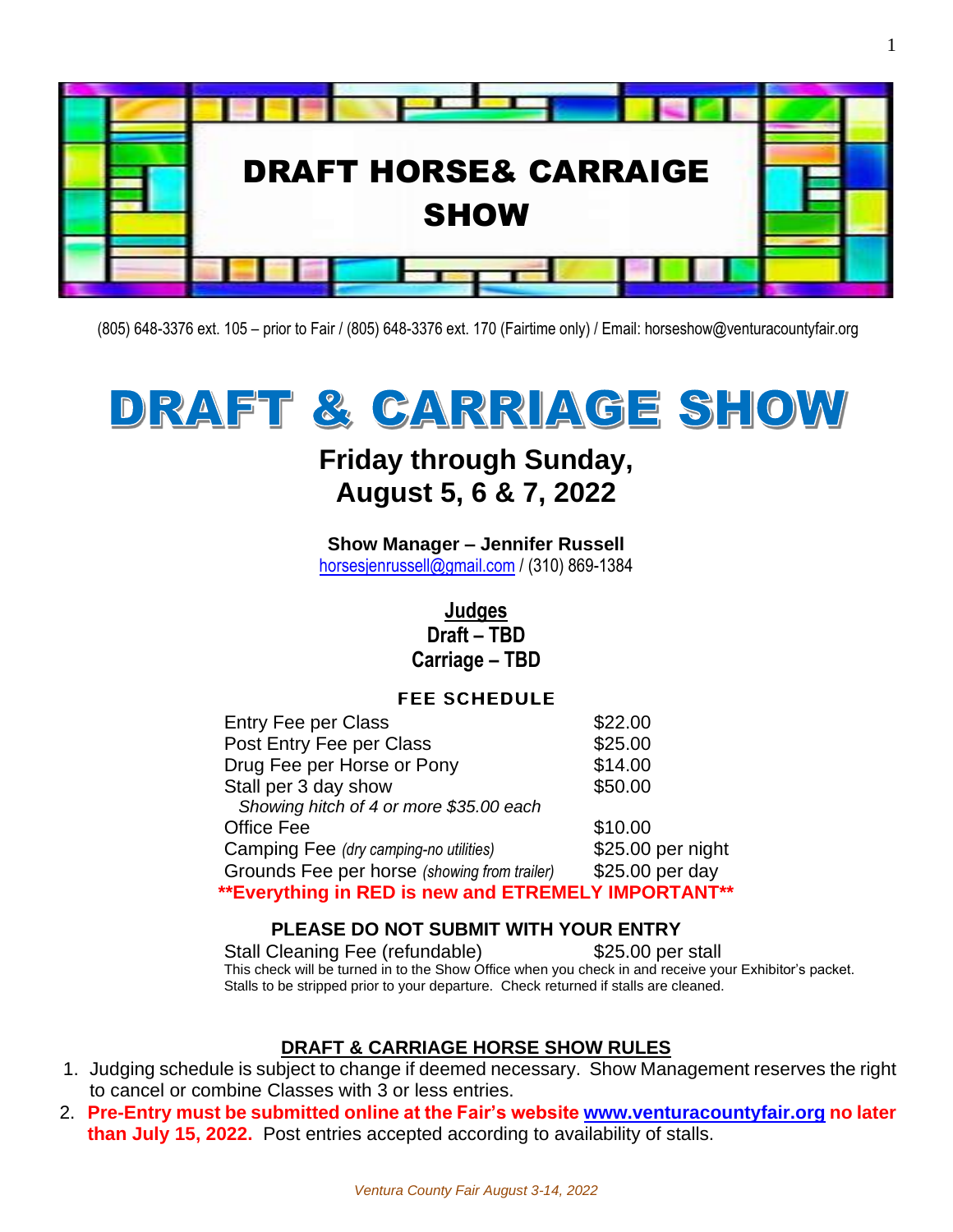- 3. Stalls available, Thursday, August 4, 2022, after 10:00 am.
- 4. Exhibitors may only receive two (2) money awards per Class (see State Rules). *NOTE: Payout Rule for Draft Show – Classes with 4 or more entries start at first place premiums. Classes with 3 or less entries start at third place premiums. (Does not apply to 6-ups)*
- 5. **No dogs permitted on the Fairgrounds during Fair**, except those permitted by the American with Disabilities Act (ADA).

Division 682 Open to horses weighing 1500 lbs. or over, except foals of 2020 & 2021. Horses under 1500 lbs. may show in Carriage Division 683. Draft Horses may not enter Classes in Division 683 except for C-13 and C-14. Horses are to be rugged, compact, and stylish, to stand squarely on its legs, to be well muscled, and to have clean bone and joints. They should have prompt, springy, and snappy action. They are to be shown to an appropriate wagon. Wired wheeled vehicles are allowed. Wagons with 5th wheel design in 4 & ups. No more than one person is in/on vehicle with the driver in any Class. Exhibitor will have a three-minute gate after calling of Class. Please inform Announcer if additional time is required.

- \* Juniors are judged on an 80/20 judging criteria. 80% based on driver/horse(s) working as a unit and 20% on turnout.
- Juniors, once entered in the Junior Division may not enter any other Classes except Junior.
- Classes D-33 & D-34, Junior Showmanship is judged separately.

Exhibitor will be allowed 30 minutes in the arena to braid and tie tails with one handler, then show your Draft Horse. Conformation not to count.

Friesians are to be shown with natural mane, tail, forelock, and feathers. Classes open to Friesians in the Carriage Competition include: C-2, C-5, C-7, C-8, C-10, C-12, C-13 or C-14, C-15, C-16, C-17, C-18, C-19 C-20, C-21, C-22, C-23 and C-24.

\*\* Class C-20 open to Light Horse, Pony, and Draft Horses.

### **DIVISION 682 – DRAFT**

### **Premiums Offered per Class**

| Trophy to 1st - Ribbons to 5th |      |      |      |      |
|--------------------------------|------|------|------|------|
| 1st.                           | 2nd  | 3rd  | 4th  | .5th |
| \$50                           | \$40 | \$30 | \$20 | \$10 |

Class

- D-1 Halter Geldings, 2 years & younger
- D-2 Halter Geldings, 3 years & older **Grand and Reserve Champion**
- D-3 Mares, 2 years & younger
- D-4 Mares, 3 years & older **Grand and Reserve Champion**
- D-5 Stallions, 2 years & younger
- D-6 Stallions, 3 years & older
	- **Grand and Reserve Champion**
- D-7 Draft Halter Three Abreast, one owner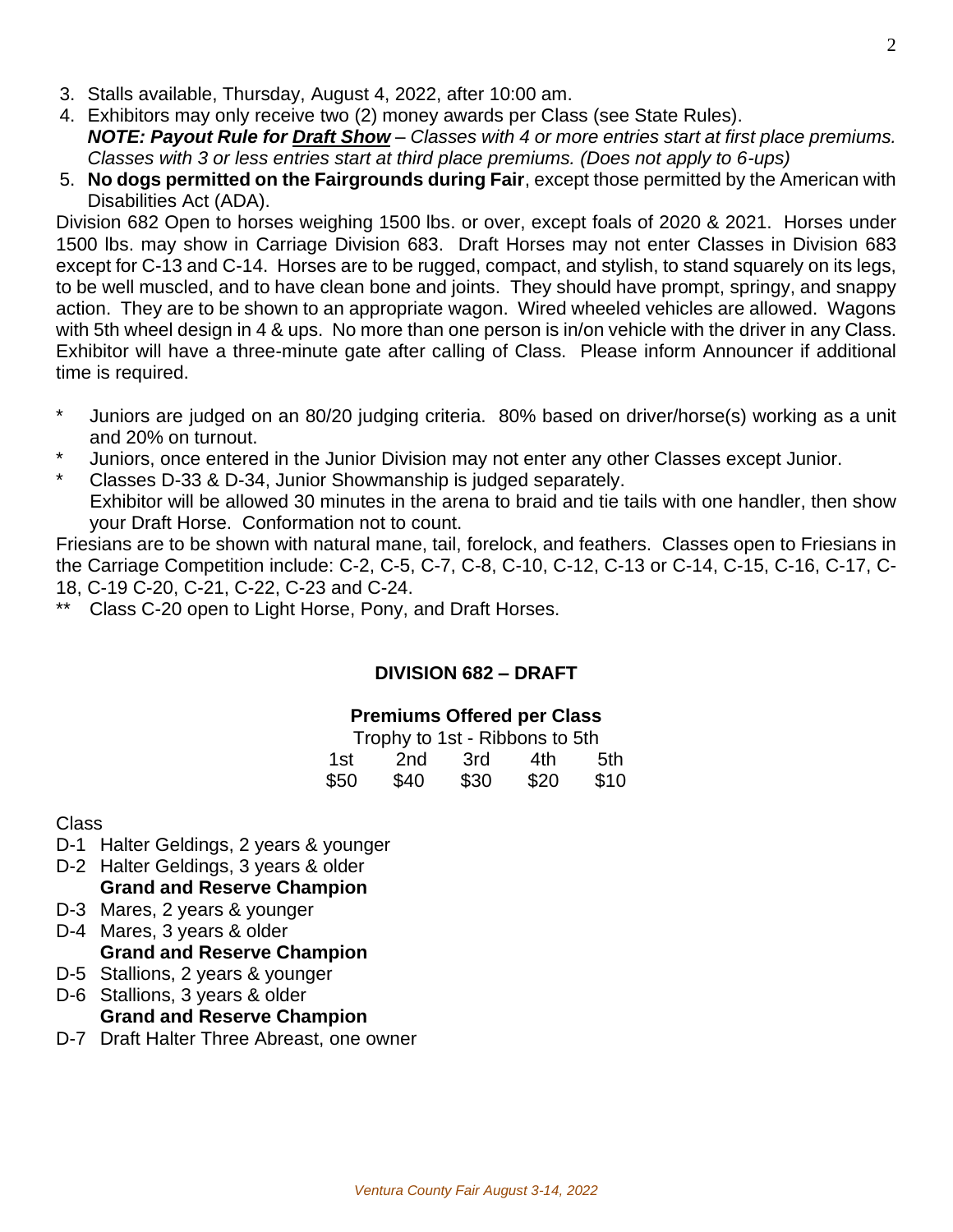#### **Premiums Offered per Class**

| 1st | 2nd 3rd | 4th | 5th 6th                               | 7th |
|-----|---------|-----|---------------------------------------|-----|
|     |         |     | \$140 \$125 \$100 \$75 \$65 \$55 \$45 |     |

- D-8 Singles, Gentlemen to Drive
- D-9 Singles, Ladies to Drive
- D-10 Singles, Juniors to Drive, 13 & older
- D-11 Singles, Pleasure Type, Ladies to Drive
- D-12 Singles, Stallions & Geldings
- D-13 Singles, Reinsmanship
- D-14 Singles, Obstacles, Gambler's Choice
- D-15 Singles, Obstacles, Gambler's Choice, Junior 13 & older

#### **Premiums Offered per Class**

| 1st   | 2nd   | 3rd   | 4th   | 5th. |
|-------|-------|-------|-------|------|
| \$165 | \$135 | \$125 | \$115 | \$90 |

- D-16 Singles/Pairs, Reverse Psychology
- D-17 Pairs, Gentlemen to Drive
- D-18 Pairs, Ladies to Drive
- D-19 Pairs, Juniors to Drive, 13 & older
- D-20 Tandem Hitch
- D-21 Unicorn Hitch
- D-22 Tandem Driving Competition
- D-23 Unicorn Driving Competition

#### **Premiums Offered per Class**

| 1st   | 2nd   | 3rd   | 4th.  | 5th   |
|-------|-------|-------|-------|-------|
| \$175 | \$145 | \$135 | \$125 | \$100 |

D-24 Teams of Four

- D-25 Teams of Four Driving Competition
- D-26 Teams of Four Abreast

#### **Premiums Offered per Class**

| 1st.  | 2nd   | .3rd  | 4th.  | .5th  |
|-------|-------|-------|-------|-------|
| \$240 | \$210 | \$190 | \$170 | \$150 |

D-27 Teams of Six

D-28 Teams of Six – Driving Competition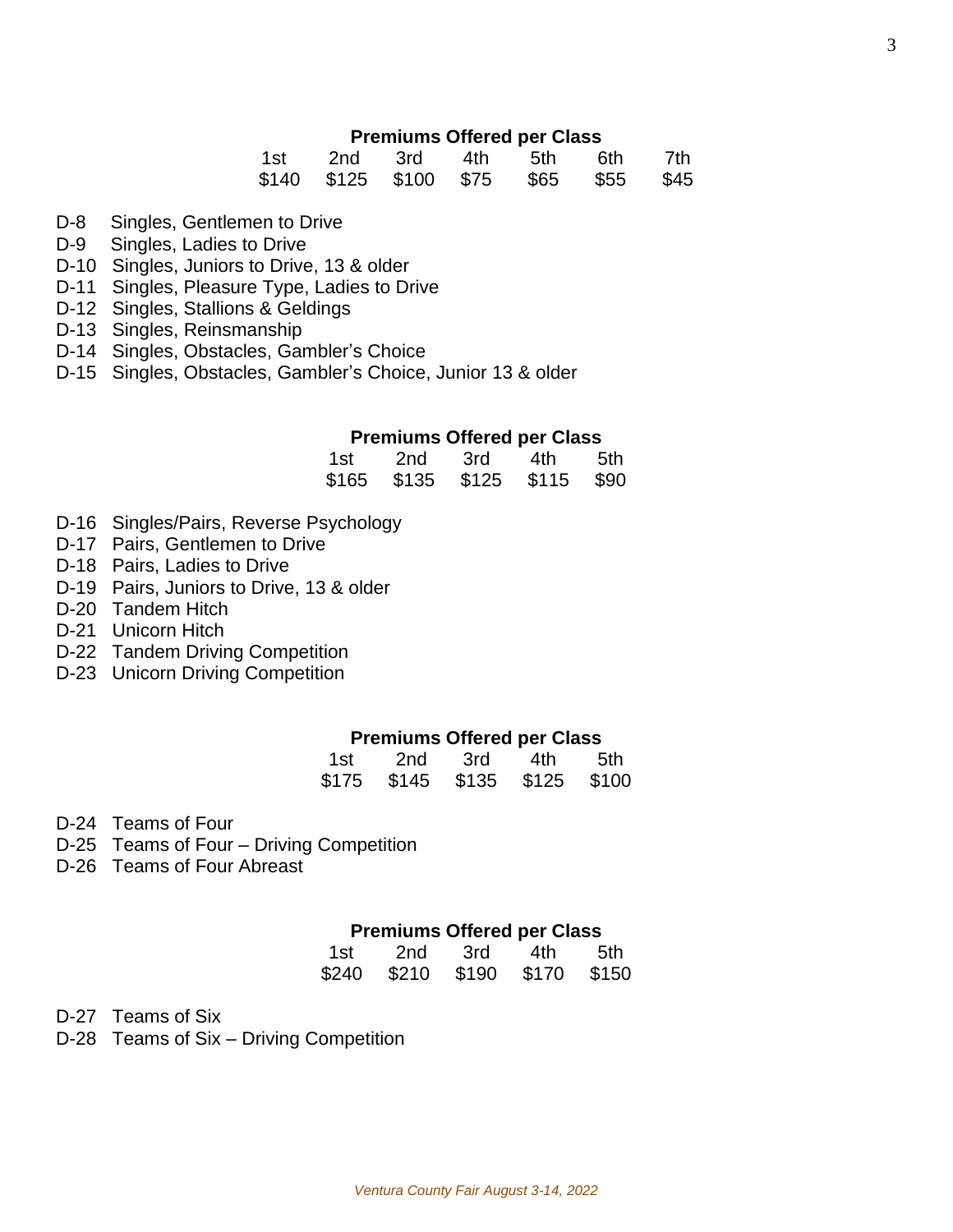### **Premiums Offered per Class**

| 1st  | 2nd  | 3rd  | 4th  | 5th  |
|------|------|------|------|------|
| \$50 | \$40 | \$30 | \$20 | \$10 |

- D-29 Bareback Walk-Trot, Senior
- D-30 Bareback Walk-Trot, Junior
- D-31 Under Saddle Western/English, Senior
- D-32 Under Saddle Western/English, Junior
- D-33 Junior Showmanship, 13 & older
- D-34 Junior Showmanship, 12 & younger

#### **Premiums Offered per Class**

| 1st | 2nd 3rd                            |  | 4th 5th | 6 <sup>th</sup> | 7th |
|-----|------------------------------------|--|---------|-----------------|-----|
|     | \$85 \$75 \$65 \$55 \$45 \$35 \$25 |  |         |                 |     |

- D-35 Reinsmanship, Junior to Drive, 13 & older
- D-36 Reinsmanship, Junior, 12 & younger
- D-37 Singles, Juniors Gambler's Choice, 12 & younger

#### **Premiums Offered per Class**

| 1st  | 2nd  | 3rd  | 4th  | 5th  |
|------|------|------|------|------|
| \$50 | \$40 | \$30 | \$20 | \$10 |

- D-38 Singles, Juniors to Drive, 12 & younger
- D-39 Pairs, Juniors to Drive, 12 & younger

### **DIVISION 683 – CARRIAGE**

Carriage Classes are conducted in accordance with the rules and regulations of the American Driving Society, [www.americandrivingsociety.org](http://www.americandrivingsociety.org/)

#### **Premiums Offered per Class**

| Trophy to 1st - Ribbons to 5th |      |      |      |      |
|--------------------------------|------|------|------|------|
| 1st.                           | 2nd  | .3rd | 4th  | 5th  |
| \$75                           | \$55 | \$45 | \$35 | \$25 |

**Novice** - Drivers not to have won more than 3 firsts at any Show. **Maiden** – May not have won in a Working Class as a Single.

Class

- C-1 Light Horse, Single, Working Contract Contract Contract Contract Contract Contract Contract Contract Contract Contract Contract Contract Contract Contract Contract Contract Contract Contract Contract Contract Contract
- C-2 Light Horse, Pony or VSE Working Maiden
- C-3 Pony or VSE Single, Working C-3 Pony or VSE Single, Working
- C-4 Light Horse, Pony or VSE Single Reinsmanship Junior
- C-5 Light Horse Obstacle, Gambler's Choice C-5 Light Horse Open
-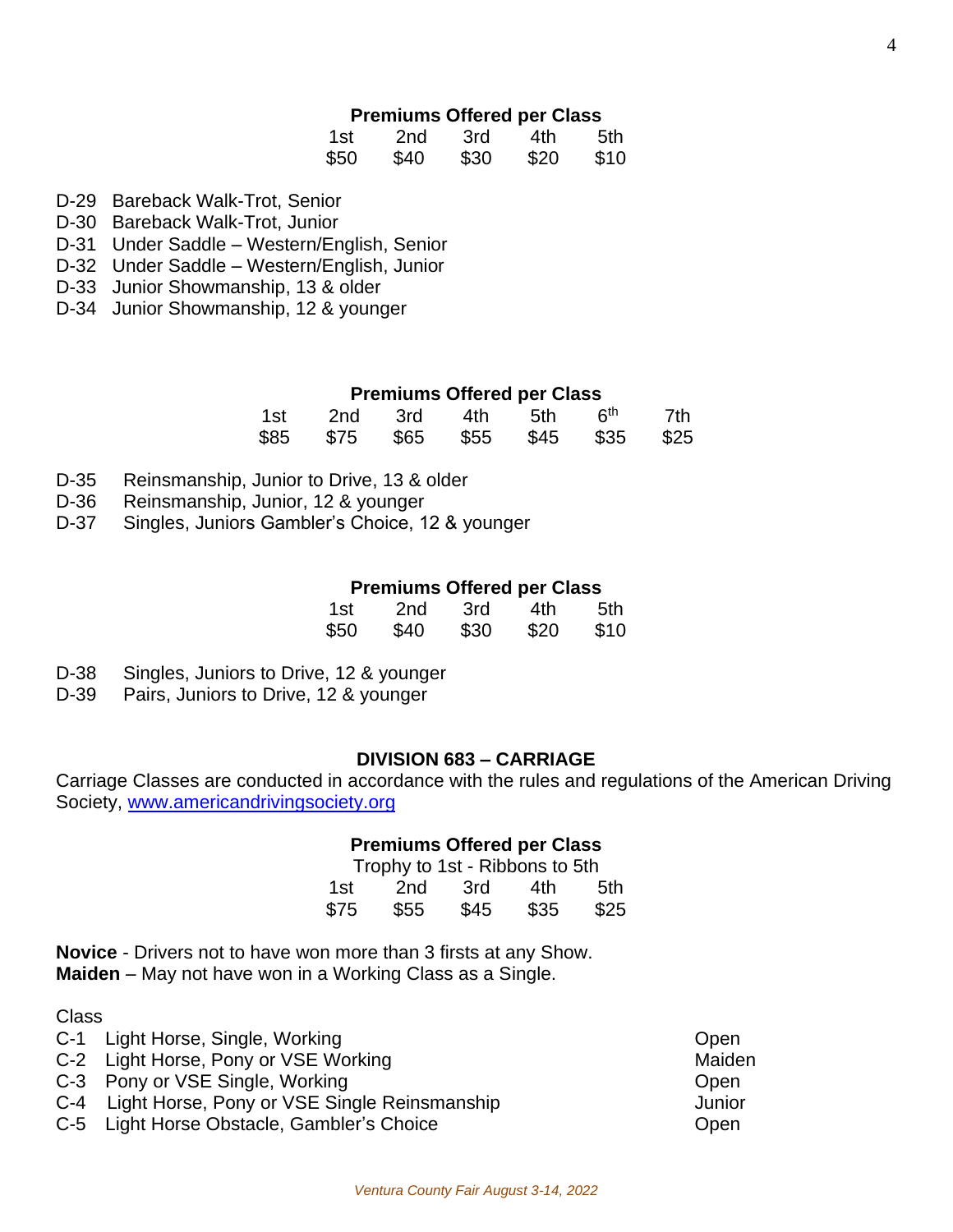| $C-6$ | Pony or VSE Obstacle, Gambler's Choice                                    | Open   |
|-------|---------------------------------------------------------------------------|--------|
| $C-7$ | Light Horse, Pony or VSE Pair Working                                     | Open   |
| $C-8$ | Light Horse, Country Vehicle Turnout                                      | Open   |
| $C-9$ | Pony or VSE, Country Vehicle Turnout                                      | Open   |
|       | C-10 Light Horse, Single, Reinsmanship                                    | Open   |
|       | C-11 Pony or VSE, Single, Reinsmanship                                    | Open   |
|       | C-12 Light Horse or Pony, Combination, Drive/Ride                         |        |
|       | C-13 and C-14 Antique only, not Antique type                              | Open   |
|       | C-13 Antique Carriage Turnout, Ventura County Residents Only              |        |
|       | C-14 Antique Carriage Turnout                                             | Open   |
|       | C-15 Light Horse, Pony or VSE Unicorn or 4s, Working                      | Open   |
|       | C-16 Light Horse, Pony or VSE Pair Reinsmanship                           | Open   |
|       | C-17 Light Horse, Pony or VSE Tandem, Working                             | Open   |
|       | C-18 Light Horse, Pony or VSE Reverse Psychology                          | Open   |
|       | C-19 Light Horse, Pony or VSE Single/Pair Reinsmanship                    | Novice |
|       | C-20 Light Horse/Pony/VSE/Draft Freestyle (2 % minutes)                   | Open   |
|       | C-21 Light Horse, Pony, VSE, Single, Pair or Multiple, Ladies to Drive    | Open   |
|       | C-22 Light Horse, Pony, VSE, Single, Pair or Multiple, Gentlemen to Drive | Open   |
|       | C-23 Light Horse, Pony, VSE, Pair or Multiple Gambler's Choice            | Open   |
|       | C-24 Light Horse, Pony, VSE, Pair or Multiple Reverse Psychology          | Open   |

### **Draft and Carriage Show Judging Schedule**

### **Friday, August 5, 2022**

### **8:30 AM**

*(Show Schedule Subject to Change)*

- D-33 Draft Junior Showmanship, 13 & older
- D-34 Draft Junior Showmanship, 12 & younger *Both D-33 & D-34 will show at the same time*
- D-1 Halter Geldings, 2 years & younger
- D-2 Halter Geldings, 3 years & older *Grand & Reserve Champion*
- D-3 Halter Mares, 2 years & younger
- D-4 Halter Mares, 3 years & older *Grand & Reserve Champion*
- D-5 Halter Stallions, 2 years & younger
- D-6 Halter Stallions, 3 years & older *Grand & Reserve Champion*
- D-7 Draft Halter Three Abreast, one owner

### **11:00 AM**

*(Show Schedule Subject to Change)*

- C-18 Light Horse, Pony or VSE Reverse Psychology C-18 Light Horse, Pony or VSE Reverse Psychology
- C-24 Light Horse, Pony or VSE Pair or Multiple Reverse Psychology Open
- D-16 Singles/Pairs, Reverse Psychology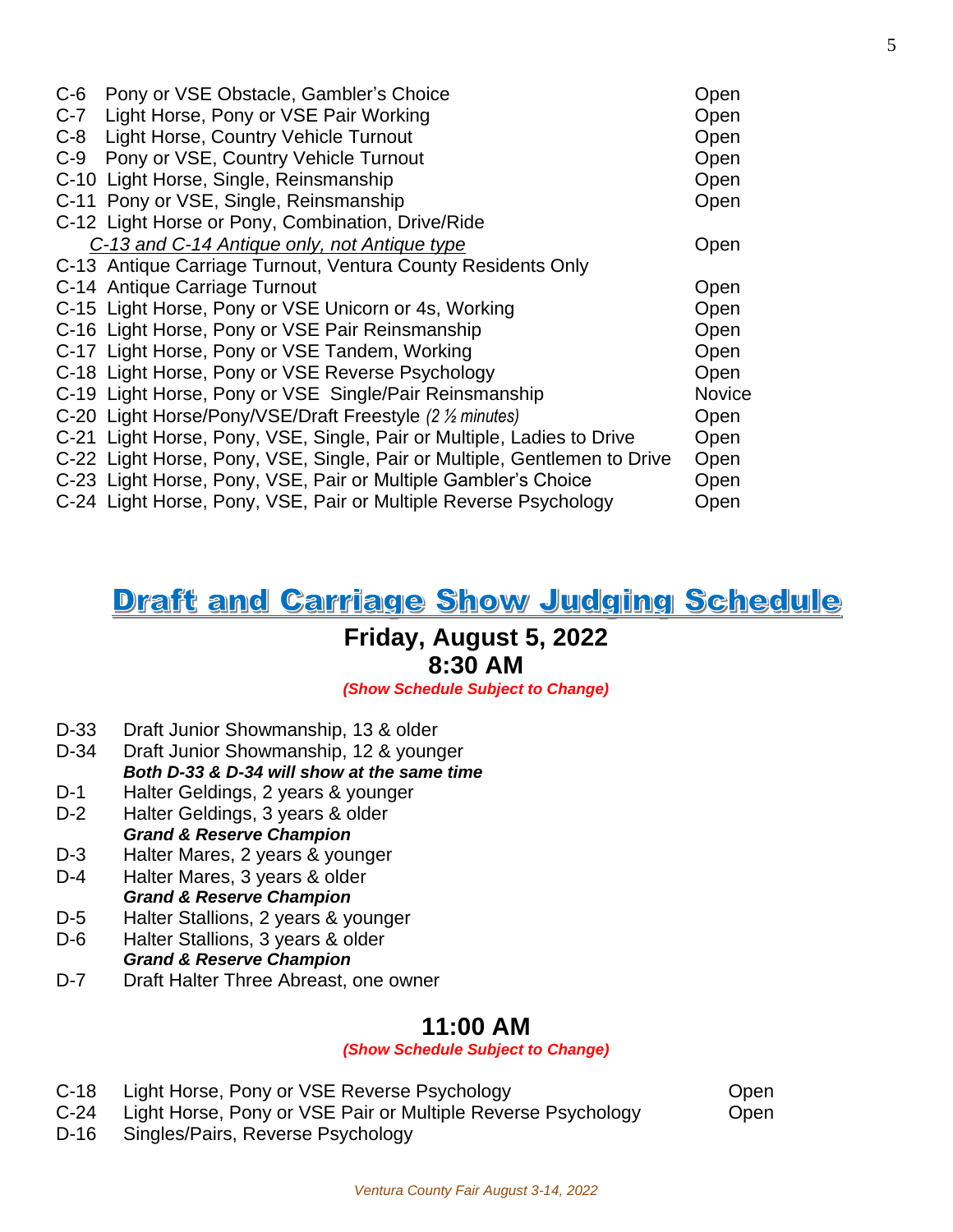| $C-2$  | Light Horse, Pony or VSE Working                                | Maiden  |
|--------|-----------------------------------------------------------------|---------|
| $D-11$ | Singles, Pleasure Type, Ladies to Drive                         |         |
| $C-4$  | Light Horse, Pony or VSE, Single Reinsmanship                   | Juniors |
| $C-3$  | Pony or VSE, Single Working                                     | Open    |
| $D-17$ | Pairs, Gentlemen to Drive                                       |         |
| $C-8$  | Light Horse, Country Vehicle Turnout                            | Open    |
| $D-21$ | Unicorn Hitch                                                   |         |
| $D-23$ | <b>Unicorn Driving Competition</b>                              |         |
|        |                                                                 |         |
|        | 4:30 PM (approximate)                                           |         |
|        | (Show Schedule Subject to Change)                               |         |
| $C-15$ | Light Horse, Pony or VSE Unicorn/4s Working                     | Open    |
| $D-20$ | <b>Tandem Hitch</b>                                             |         |
| $D-22$ | <b>Tandem Driving Competition</b>                               |         |
| $C-7$  | Light Horse, Pony or VSE Pair Working                           | Open    |
| $D-9$  | Singles, Ladies to Drive                                        |         |
| $C-20$ | Light Horse, Pony, VSE or Draft Horse Freestyle (2-1/2 minutes) | Open    |
|        |                                                                 |         |
|        |                                                                 |         |

### **Saturday, August 6, 2022 9:30 AM**

*(Show Schedule Subject to Change)*

| $C-6$<br>$C-5$<br>$C-23$<br>$D-14$<br>$D-15$<br>D-37<br>$D-10$ | Pony or VSE Obstacle, Gambler's Choice<br>Light Horse Obstacle, Gambler's Choice<br>Light Horse, Pony, VSE, Pair or Multiple, Gambler's Choice<br>Singles, Obstacles, Gambler's Choice<br>Singles, Obstacles, Gambler's Choice, Juniors 13 & older<br>Singles, Obstacles, Gambler's Choice, Junior 12 & younger<br>Singles, Juniors to Drive, 13 & older | Open<br>Open<br>Open |
|----------------------------------------------------------------|----------------------------------------------------------------------------------------------------------------------------------------------------------------------------------------------------------------------------------------------------------------------------------------------------------------------------------------------------------|----------------------|
| D-38                                                           | Singles, Juniors to Drive, 12 & younger                                                                                                                                                                                                                                                                                                                  |                      |
| $C-17$                                                         | Light Horse, Pony or VSE Tandem Working                                                                                                                                                                                                                                                                                                                  | Open                 |
| $D-18$                                                         | Pairs, Ladies to Drive                                                                                                                                                                                                                                                                                                                                   |                      |
| $C-9$                                                          | Pony or VSE, Country Vehicle Turnout                                                                                                                                                                                                                                                                                                                     | Open                 |
| $D-19$                                                         | Pairs, Juniors to Drive, 13 & older                                                                                                                                                                                                                                                                                                                      |                      |
| D-39                                                           | Pairs, Juniors to Drive, 12 & younger                                                                                                                                                                                                                                                                                                                    |                      |
| D-31                                                           | Under Saddle, Western/English, Senior                                                                                                                                                                                                                                                                                                                    |                      |
| D-32                                                           | Under Saddle, Western/English, Junior                                                                                                                                                                                                                                                                                                                    |                      |
| $D-29$                                                         | Bareback, Walk-Trot, Senior                                                                                                                                                                                                                                                                                                                              |                      |
| D-30                                                           | Bareback, Walk-Trot, Junior                                                                                                                                                                                                                                                                                                                              |                      |
| $C-13$                                                         | Antique Carriage Turnout, Ventura County Residents only, Draft are Welcome                                                                                                                                                                                                                                                                               |                      |
| $C-14$                                                         | Antique Carriage Turnout, Drafts are Welcome                                                                                                                                                                                                                                                                                                             |                      |
| $D-27$                                                         | Teams of Six                                                                                                                                                                                                                                                                                                                                             |                      |
| $D-28$                                                         | Teams of Six – Driving Competition                                                                                                                                                                                                                                                                                                                       |                      |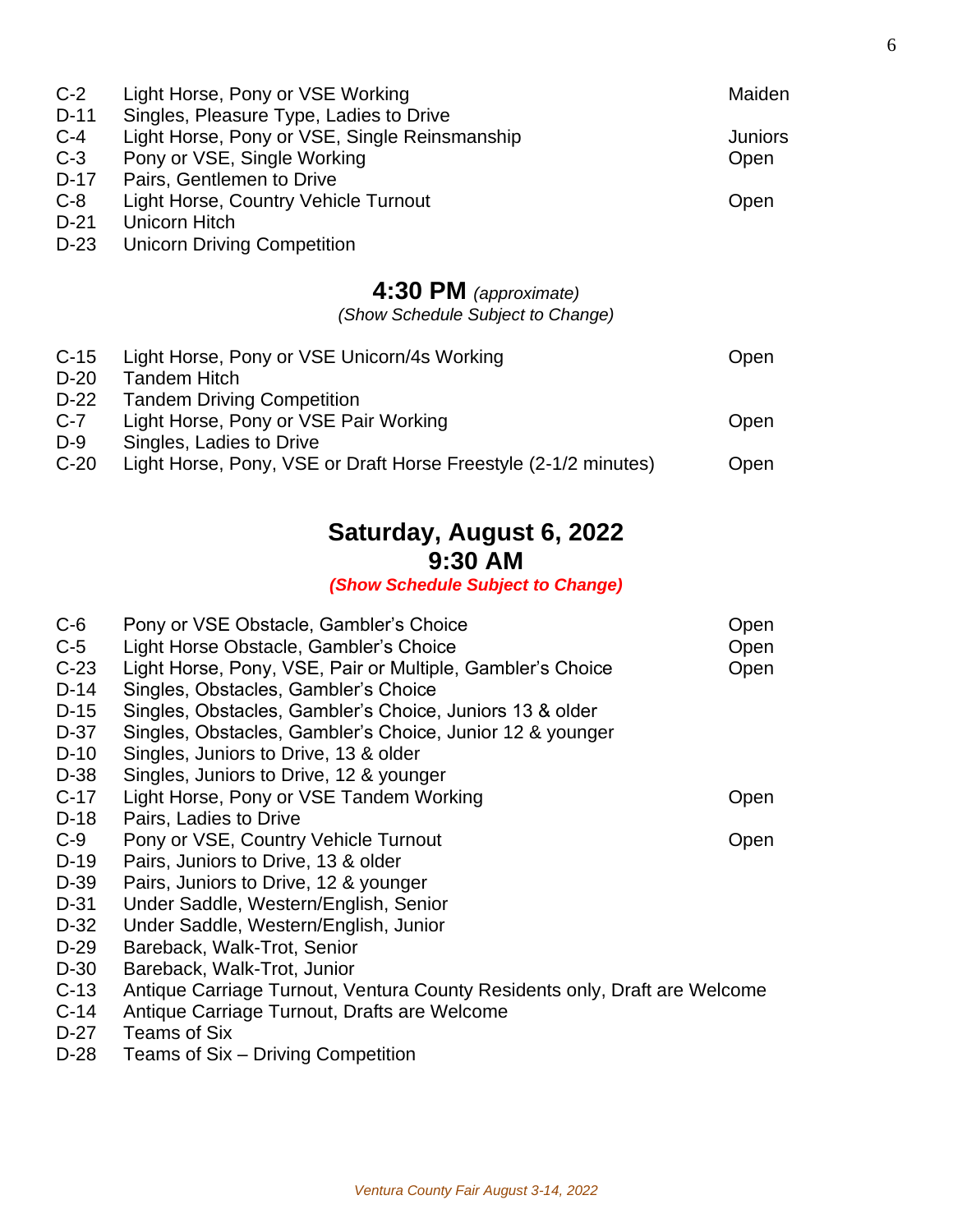### **Sunday, August 7, 2022 9:30 AM**

*(Show Schedule Subject to Change)*

| $C-16$<br>D-8 | Light Horse, Pony or VSE Pair Reinsmanship<br>Singles, Gentlemen to Drive | Open          |
|---------------|---------------------------------------------------------------------------|---------------|
| $C-19$        | Light Horse, Pony, or VSE Single/Pair Reinsmanship                        | <b>Novice</b> |
| $C-21$        | Light Horse, Pony, VSE, Single, Pair or Multiple Ladies to Drive          | Open          |
| $D-13$        | Singles, Reinsmanship                                                     |               |
| $C-10$        | Light Horse Single Reinsmanship                                           | Open          |
| D-35          | Reinsmanship, Junior to Drive, 13 & older                                 |               |
| D-36          | Reinsmanship, Junior to Drive, 12 & under                                 |               |
| $C-11$        | Ponies or VSE Single Reinsmanship                                         |               |
| $C-22$        | Light Horse, Pony, VSE, Pair or Multiple, Gentleman to Drive              |               |
|               | 3:00 PM (approximate)                                                     |               |
| D-26          | <b>Team of Four Abreast</b>                                               |               |
| $D-12$        | Singles, Stallions & Geldings                                             |               |
| $C-1$         | Light Horse, Single, Working                                              | Open          |
| D-24          | <b>Teams of Four</b>                                                      |               |
| D-25          | <b>Teams of Four Driving Competition</b>                                  |               |
| $C-12$        | Light Horse or Pony, Combination Drive/Ride                               | Open          |

## **The Ventura County Fair and**

### The Greater Los Angeles Paint Horse Club

### *present a*

# **Two-Day OPEN Horse Show**

### **Tuesday, August 9 th and Wednesday, August 10 th**

at the beautiful Ventura County Fairgrounds

English Classes are offered on Tuesday and Western Classes are offered on Wednesday.

**All Horse, Ponies and Mules are invited to attend** Stalls are available for this event.

*For more information and to enter, please contact Sue Fleczok at (805) 527-9655 or (805) 428-6581 or email at: [:whoopteedoowest@sbcglobal.net](mailto:whoopteedoowest@sbcglobal.net)*